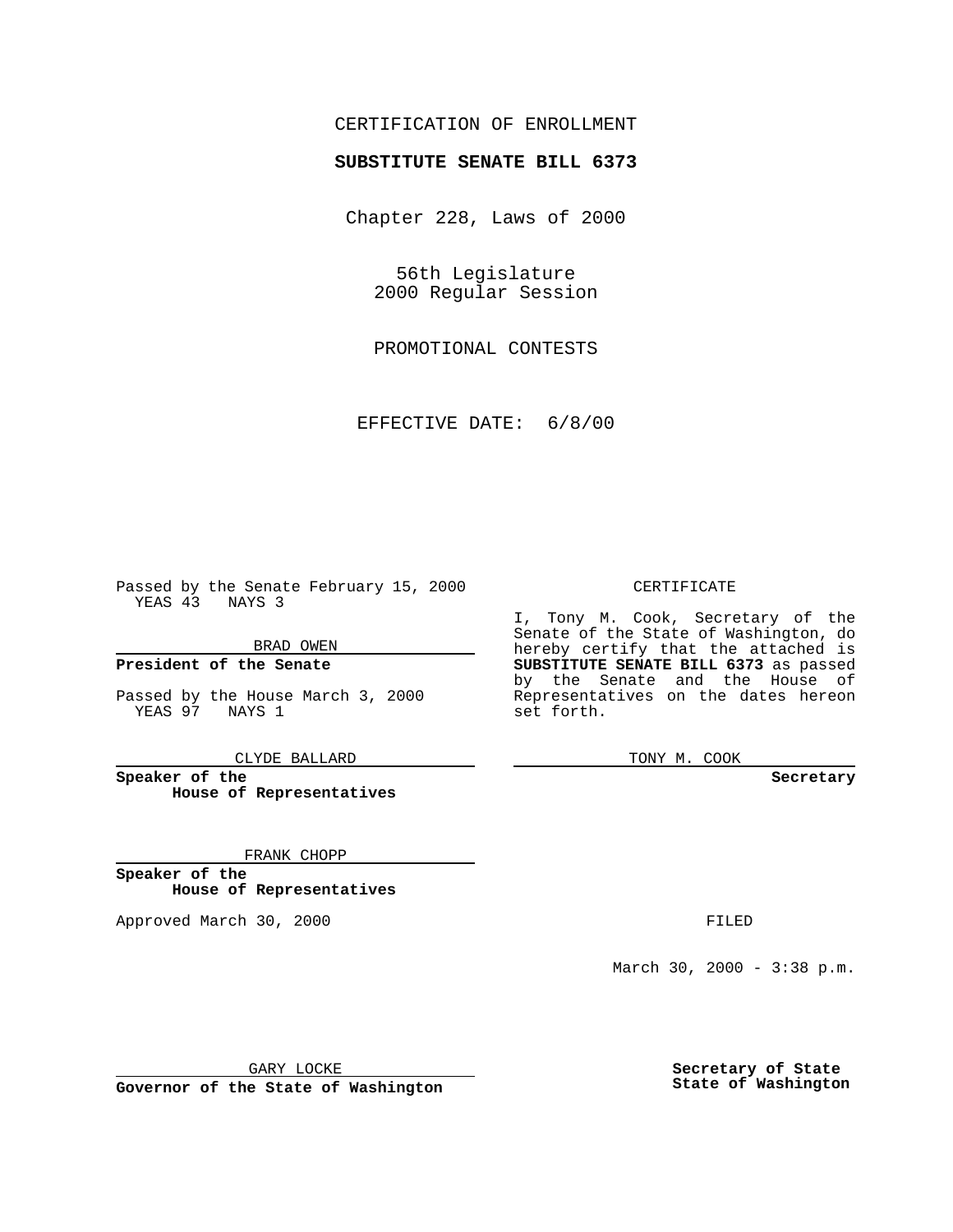## **SUBSTITUTE SENATE BILL 6373** \_\_\_\_\_\_\_\_\_\_\_\_\_\_\_\_\_\_\_\_\_\_\_\_\_\_\_\_\_\_\_\_\_\_\_\_\_\_\_\_\_\_\_\_\_\_\_

\_\_\_\_\_\_\_\_\_\_\_\_\_\_\_\_\_\_\_\_\_\_\_\_\_\_\_\_\_\_\_\_\_\_\_\_\_\_\_\_\_\_\_\_\_\_\_

Passed Legislature - 2000 Regular Session

### **State of Washington 56th Legislature 2000 Regular Session**

**By** Senate Committee on Commerce, Trade, Housing & Financial Institutions (originally sponsored by Senators Gardner, T. Sheldon, Prentice, Rasmussen, Winsley, Hale, Deccio and Shin)

Read first time 02/01/2000.

 AN ACT Relating to promotional contests of chance; adding a new section to chapter 9.46 RCW; and repealing RCW 9.46.0355.

BE IT ENACTED BY THE LEGISLATURE OF THE STATE OF WASHINGTON:

 NEW SECTION. **Sec. 1.** A new section is added to chapter 9.46 RCW to read as follows:

 (1) The legislature authorizes a business to conduct a promotional contest of chance as defined in this section, in this state, or partially in this state, whereby the elements of prize and chance are present but in which the element of consideration is not present.

 (2) Promotional contests of chance under this section are not gambling as defined in RCW 9.46.0237.

 (3) Promotional contests of chance shall be conducted as advertising and promotional undertakings solely for the purpose of advertising or promoting the services, goods, wares, and merchandise of a business.

 (4) No person eligible to receive a prize in a promotional contest of chance may be required to:

 (a) Pay any consideration to the promoter or operator of the business in order to participate in the contest; or

p. 1 SSB 6373.SL